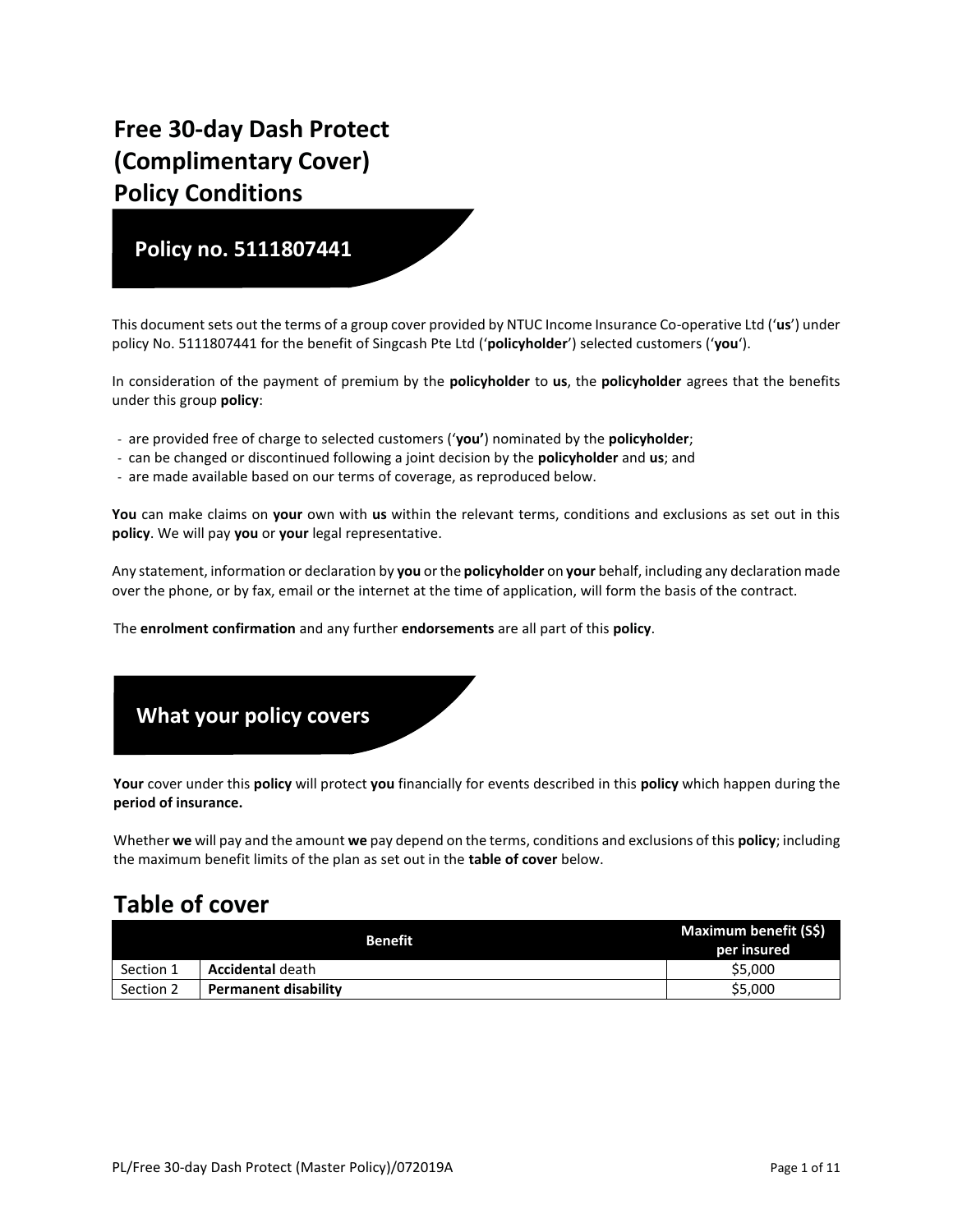## **Eligibility**

Cover under this **policy** is only available to **you** if:

- **you** are a Singaporean, Singapore permanent resident; or an individual holding a valid Singapore identification document such as an Employment Pass, Work Permit, Long Term Visit Pass or Student Pass;
- **you** are between 16 and 85 years of **age**;
- **your** application for cover under this **policy** has been approved by **us** and the **policyholder**; and
- the premium for **your** cover under this **policy** has been fully paid by the **policyholder**.

### **Definitions**

**Act of terrorism** means an act (which may include using or threatening force or violence) by any person or group, committed for political, religious, ideological or similar purposes, with the aim of influencing any government or to put the public, or any section of the public, in fear.

Robberies or other criminal acts mainly committed for personal gain and acts arising mainly as a result of personal relationships will not be considered as an **act of terrorism**. **Act of terrorism** also includes any act which is confirmed by the relevant government as an **act of terrorism**. Using nuclear, chemical or biological substances or weapons as a means of force or violence will also be considered an **act of terrorism**.

**Accident** or **accidental** means a sudden, violent, unexpected and external event which happens during the **period of insurance** and which must be the only cause of **injury**.

**Age** means **your** current **age** at the start date of the **period of insurance**.

**Endorsement** means an authorised amendment to this **policy** or cover under this **policy**.

**Enrolment confirmation** means the SMS sent to **your** registered mobile number which proves that **you** are covered under this **policy**, listing among other things, the **period of insurance** and the **start date**.

**Family member** means **your** husband or wife, children, parents, siblings, parents-in-law, brothers-in-law, sisters-inlaw, grandparents, grandparents-in-law, daughters-in-law, sons-in-law or grandchildren.

**Home country** means the country of **your** nationality.

**Injury** means damage or harm caused to **your** body during the **period of insurance** and which is caused only by an **accident**, and no other cause or condition.

**Losing** means **permanent** and total loss of use or loss by having part of the body cut or torn off (as listed in the scale of compensation table), as confirmed by **our medical practitioner**.

**Losing hearing** means **permanent** and total loss of hearing, as confirmed by **our medical practitioner**.

**Losing a limb** means **permanent** and total loss of, or loss of use of, a hand at or above the wrist or a foot at or above the ankle. This must be confirmed by **our medical practitioner**.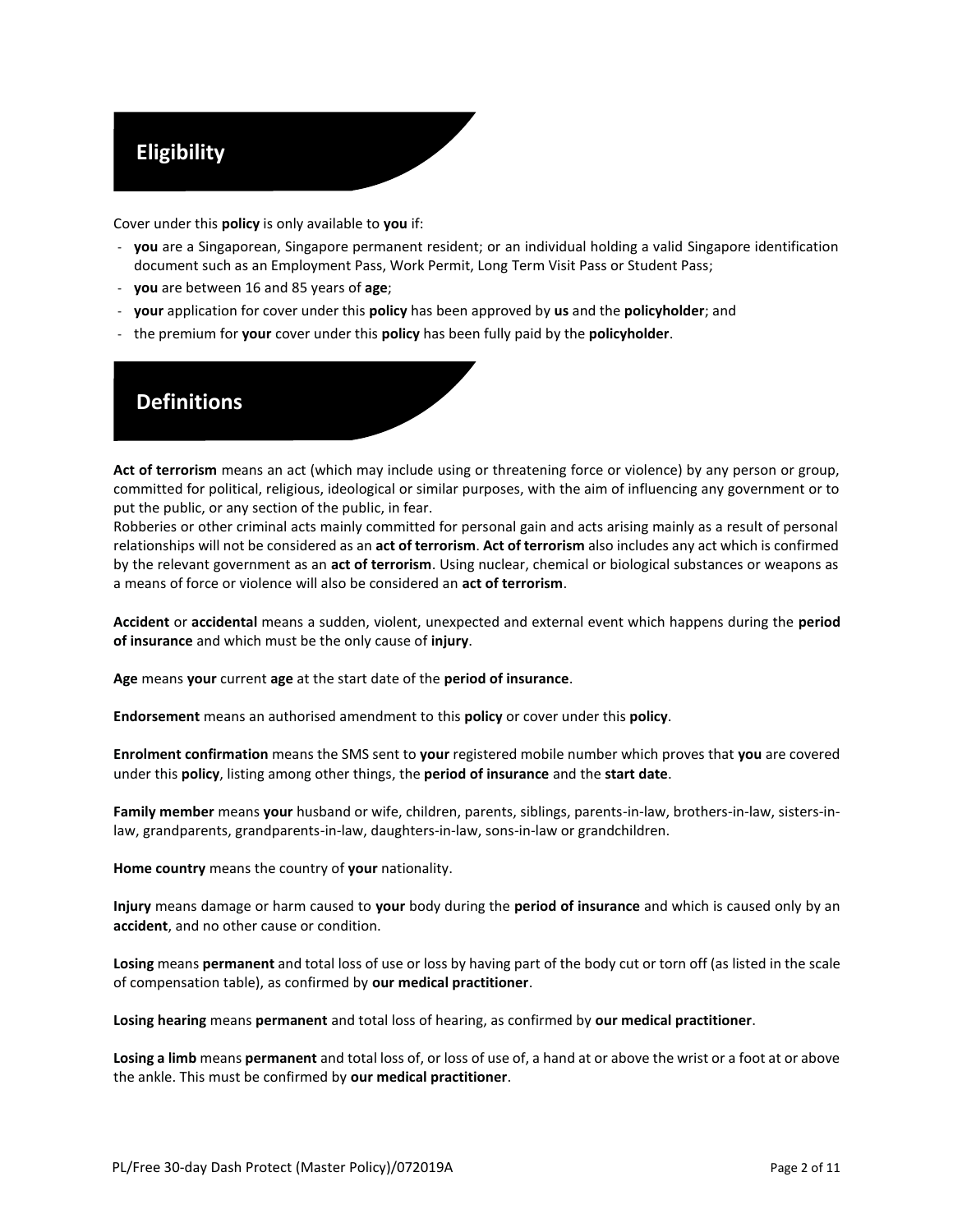**Losing sight** means total and **permanent** loss of use of an eye which means **you** are absolutely blind in that eye and which is beyond cure either by surgical or other treatment. This must be confirmed by **our medical practitioner**.

**Losing speech** means **permanent** and total loss of the ability to speak and which is beyond cure either by surgical or other treatment, as confirmed by **our medical practitioner**.

**Medical practitioner** means any person registered and legally qualified as a doctor by a medical degree in Western medicine and authorised by Singapore's medical licensing authority to provide medical or surgical service within the scope of their licence and training. The **medical practitioner** should not be **you**, **your family member**, partner, business partner, employer, employee or agent.

**Period of insurance** means a 30-day period of cover under this **policy** from the **start date** as **indicated in the enrolment confirmation** to **you**.

**Permanent** means having lasted 12 consecutive months and at the expiry of that period, being beyond hope of improvement.

**Permanently disabled** or **permanent disability** means suffering from one of the items of disablement listed in the scale of compensation table under Section 2 of Benefits in this **policy**, and which was caused only by an **accident**, as long as:

- the disability lasts for 12 months in a row from the date of **accident**; and
- **our medical practitioner** confirms that it is not going to improve after 12 months.

**Permanent total disability** means total disability caused only by an **accident.** The total disability lasts for 12 months in a row from the date of **accident** and **our medical practitioner** confirms that it is not going to improve after 12 months and, whichever applies:

- stops **you** from working in any job for a salary or wage, or stops **you** from carrying out any business whatsoever for the rest of **your** life; or
- results in **you** being permanently bedridden where **you** are permanently confined to **your** bed because of **your injury**; or
- results in **you** being totally paralysed where **you** are totally unable to move **your** arms and legs.

**Policy** means this document with document # 5111807441 which is issued to the **policyholder**, including any **endorsements we** have issued, and the **enrolment confirmation**.

**Policyholder** means Singcash Pte Ltd .

**Pre-existing medical condition** means any injury or sickness, including any complications which may arise:

- which **you** knew or should reasonably know; based on symptoms which existed before the start of the **period of insurance**;
- which **you** received diagnosis, consultation, medical treatment or prescribed drugs for within 12 months before the start of the **period of insurance**; or
- for which **you** have been asked to get medical treatment or medical advice by a **medical practitioner** within 12 months before the start of the **policy**.

**Prohibited person** means a person or entity who is, or who is **related** to a person or entity:

- subject to laws, regulations or sanctions administered by any inter-government, government, regulatory or law enforcement authorities of any country, which will prohibit or restrict **us** from providing insurance or carrying out any transaction under this policy, or
- who is involved in any terrorist or illegal activities or placed on sanctions listing or issued with freezing order.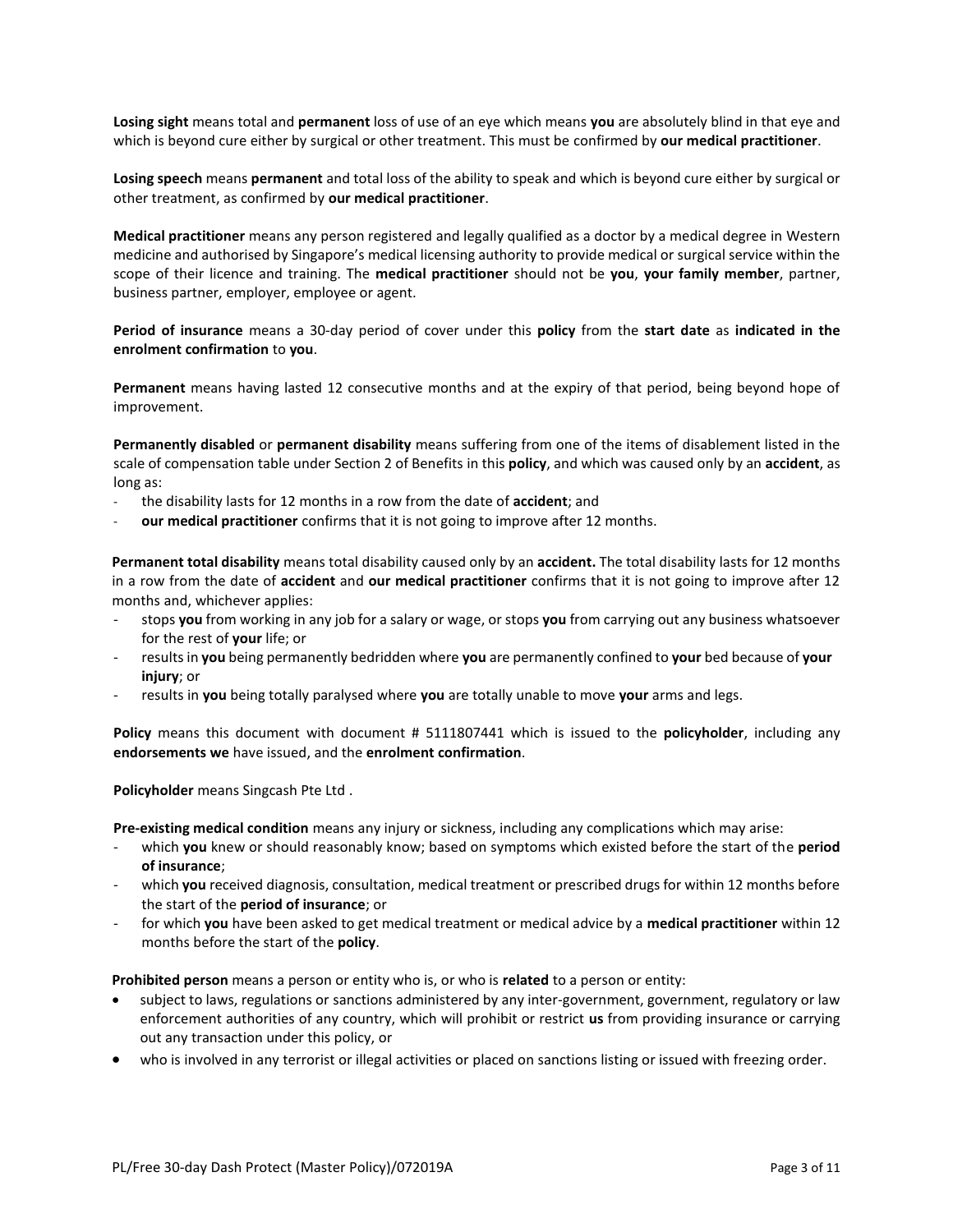**Related** includes relationships such as parent, step-parent, child, step-child, adopted child, spouse, sibling, stepsibling, adopted sibling, parent-in-law, child-in-law, sibling-in-law, cousin, uncle, aunt, grandparents, niece, nephew, grandchild, employee, employer, associate, parent company, subsidiary and shareholder.

**Relevant person** includes persons and entities such as the **policyholder**, insured person, trustee, settlor, beneficiary, assignee, nominee, payee, mortgagee, financier of the application/policy, and in relation to an entity, its director, partner, manager, person having executive authority, authorised signatory, shareholder or beneficial owner.

**Sickness** means worsening physical health during the **period of insurance** and is not caused by an **accident**, for which **you** need the treatment of a **medical practitioner**.

**Start date** means the date of commencement of **your** cover under this **policy** as shown in the **enrolment confirmation.**

**Table of cover** means the table showing the list of benefits **we** will pay for each benefit while this **policy** is in force. It will depend on the terms, conditions, limits, exclusions and qualifications of this **policy**.

**We**, **our**, **us**, and **Income** means NTUC Income Insurance Co-operative Limited.

**You, your,** and **yours** means the individual nominated by the **policyholder** to be covered under this **policy** and who meets the eligibility requirements as stated in this **policy.**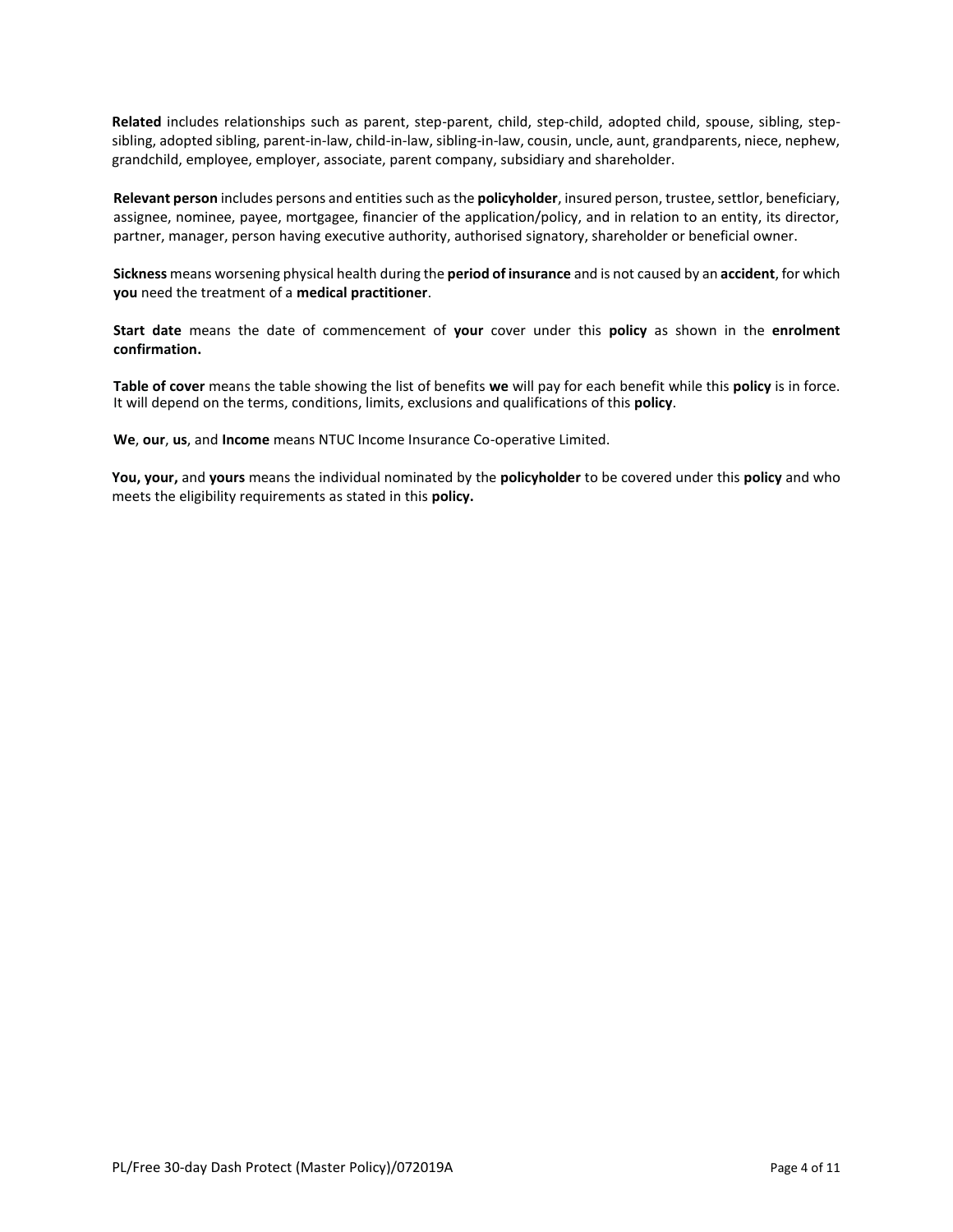# **Benefits**

<span id="page-4-1"></span><span id="page-4-0"></span>

| Section 1 - Accidental death                                                                                                             |                                                                                                                                                                                                                                                                          |                                                                                                                                                                                                                                                                                                                             |  |  |
|------------------------------------------------------------------------------------------------------------------------------------------|--------------------------------------------------------------------------------------------------------------------------------------------------------------------------------------------------------------------------------------------------------------------------|-----------------------------------------------------------------------------------------------------------------------------------------------------------------------------------------------------------------------------------------------------------------------------------------------------------------------------|--|--|
| When we will pay                                                                                                                         | What we pay                                                                                                                                                                                                                                                              | What we do not pay                                                                                                                                                                                                                                                                                                          |  |  |
| If you are involved in an<br>Α<br>accident and due only to this<br>accident, you die within 30<br>days from the date of the<br>accident. | We will pay the maximum limits<br>1<br>as shown in the table of cover.<br>A claim can only be made under<br>2<br>either section 1 or 2 for the<br>same event but not under both.                                                                                         | Besides the general exclusions<br>listed in part 3 of the general<br>conditions, we will also not pay for<br>the following, or if loss or liability is<br>directly or indirectly caused by the<br>following.                                                                                                                |  |  |
|                                                                                                                                          | 3<br>will<br>We<br>reduce<br>any<br>compensation<br>due<br>for<br>accidental<br>death<br>by<br>any<br>which<br>payment<br>we<br>have<br>already made for a permanent<br>disability suffered by you under<br>the scale of compensation<br>within the period of insurance. | 1<br>Death<br>caused<br>directly<br>or<br>indirectly by sickness and not<br>by an injury. For example, we<br>will not pay a claim if you die<br>from a heart attack.<br>Death<br>caused<br>directly<br>2<br>or<br>indirectly by any physical<br>disability which existed before<br>the start of the period of<br>insurance. |  |  |
| Section 2 - Permanent disability                                                                                                         |                                                                                                                                                                                                                                                                          |                                                                                                                                                                                                                                                                                                                             |  |  |
| When we will pay<br>If you are involved in an<br>Α                                                                                       | What we pay<br>We will pay based on the scale<br>$\mathbf{1}$                                                                                                                                                                                                            | What we do not pay<br>Besides the general exclusions                                                                                                                                                                                                                                                                        |  |  |
| accident and due only to this<br>accident,<br>you<br>become<br>permanently disabled within<br>30 days from the date of the<br>accident.  | of compensation table below,<br>up to the maximum limits as<br>shown in the table of cover.<br>A claim can only be made under<br>2<br>either section 1 or 2 for the                                                                                                      | listed in part 3 of the general<br>conditions, we will also not pay for<br>the following, or if loss or liability is<br>directly or indirectly caused by the<br>following.                                                                                                                                                  |  |  |
|                                                                                                                                          | same event but not under both.                                                                                                                                                                                                                                           | 1<br>Permanent disability caused<br>indirectly<br>directly<br>or<br>by<br>sickness and not by an injury.<br>For example, we will not pay a<br>if<br>become<br>claim<br>vou<br>permanently disabled after<br>suffering a stroke.                                                                                             |  |  |
|                                                                                                                                          |                                                                                                                                                                                                                                                                          | Permanent disability caused<br>2<br>directly or indirectly by any<br>physical<br>disability<br>which<br>existed before the start of the<br>policy.                                                                                                                                                                          |  |  |
|                                                                                                                                          |                                                                                                                                                                                                                                                                          | Extra compensation for any<br>3<br>specific item which is part of a<br>greater item due under this<br>period<br>of<br>insurance.<br>For                                                                                                                                                                                     |  |  |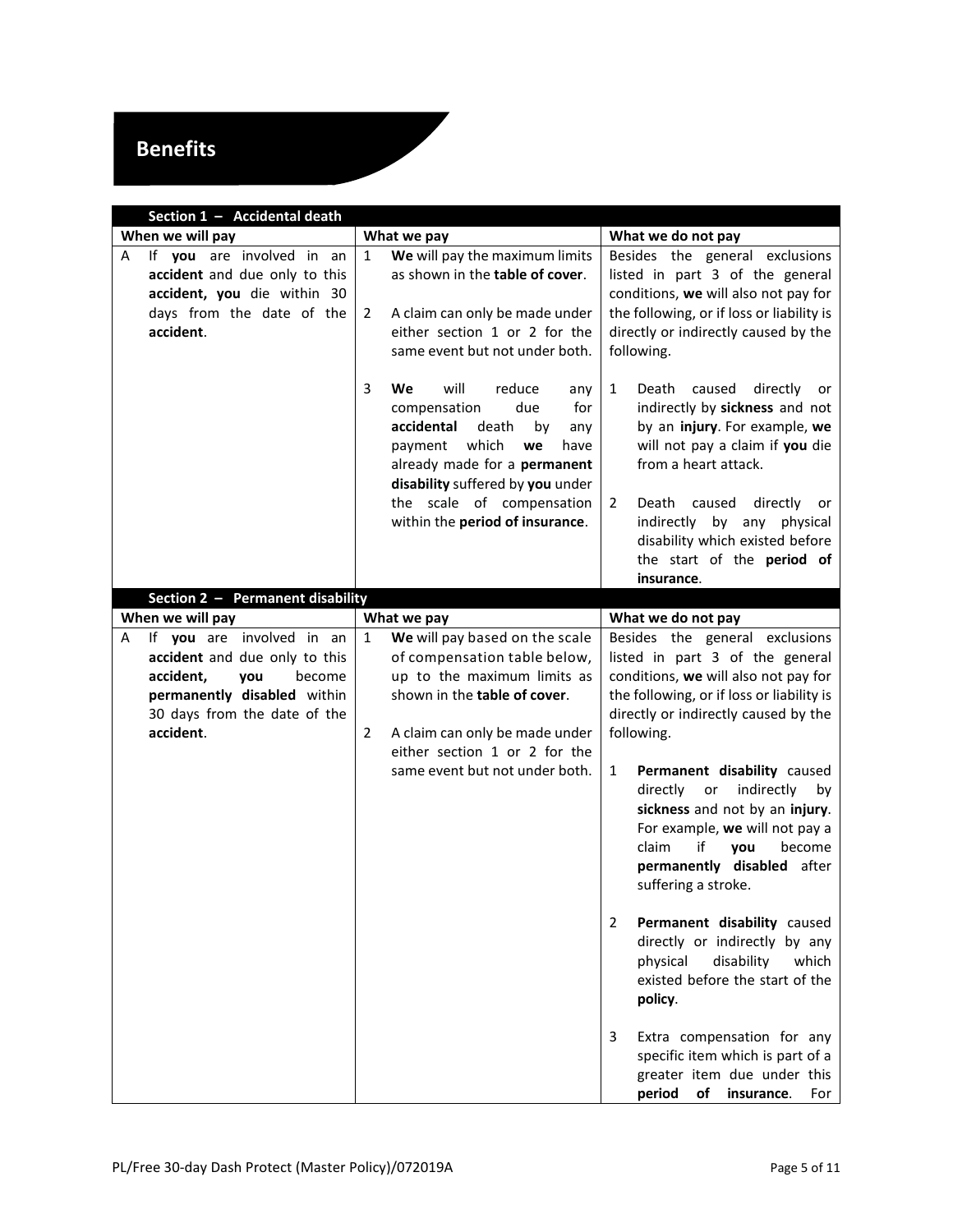|      |                                                                                                      | example, if payment is made                                 |
|------|------------------------------------------------------------------------------------------------------|-------------------------------------------------------------|
|      |                                                                                                      | for the loss of upper limb, we                              |
|      |                                                                                                      | will not pay again for the loss                             |
|      |                                                                                                      | or finger or thumb.                                         |
|      | <b>Scale of compensation table</b>                                                                   |                                                             |
| Item | <b>Description of disability</b>                                                                     | Percentage of sum insured as<br>shown in the table of cover |
| a.   | <b>Permanent total disability</b>                                                                    | 100%                                                        |
| b.   | Losing sight of both eyes                                                                            | 100%                                                        |
| c.   | Losing two limbs                                                                                     | 100%                                                        |
| d.   | Losing sight of one eye, except perception of light                                                  | 50%                                                         |
| e.   | Losing one limb                                                                                      | 50%                                                         |
| f.   | Losing speech                                                                                        | 50%                                                         |
| g.   | Losing hearing in both ears                                                                          | 50%                                                         |
| h.   | Losing four fingers and thumb of one hand                                                            | 50%                                                         |
|      | <b>Third Degree Burns</b>                                                                            |                                                             |
| i.   | Head - Damage as a percentage of total body surface area                                             |                                                             |
|      | equal to or greater than 8%;<br>$\qquad \qquad \blacksquare$                                         | 100%                                                        |
|      | equal to or greater than 5% but less than 8%; or                                                     | 75%                                                         |
|      | equal to or greater than 2% but less than 5%                                                         | 50%                                                         |
| j.   | Body - Damage as a percentage of total body surface area                                             |                                                             |
|      | equal to or greater than 20%<br>$\qquad \qquad \blacksquare$                                         | 100%                                                        |
|      | equal to or greater than 15% but less than 20%                                                       | 75%                                                         |
|      | equal to or greater than 10% but less than 15%                                                       | 50%                                                         |
|      | We will not pay any compensation if the disability is not listed in the scale of compensation table. |                                                             |
|      | The total of all percentages of the sum insured due under this section will not be more than 100%.   |                                                             |
|      |                                                                                                      |                                                             |
|      |                                                                                                      |                                                             |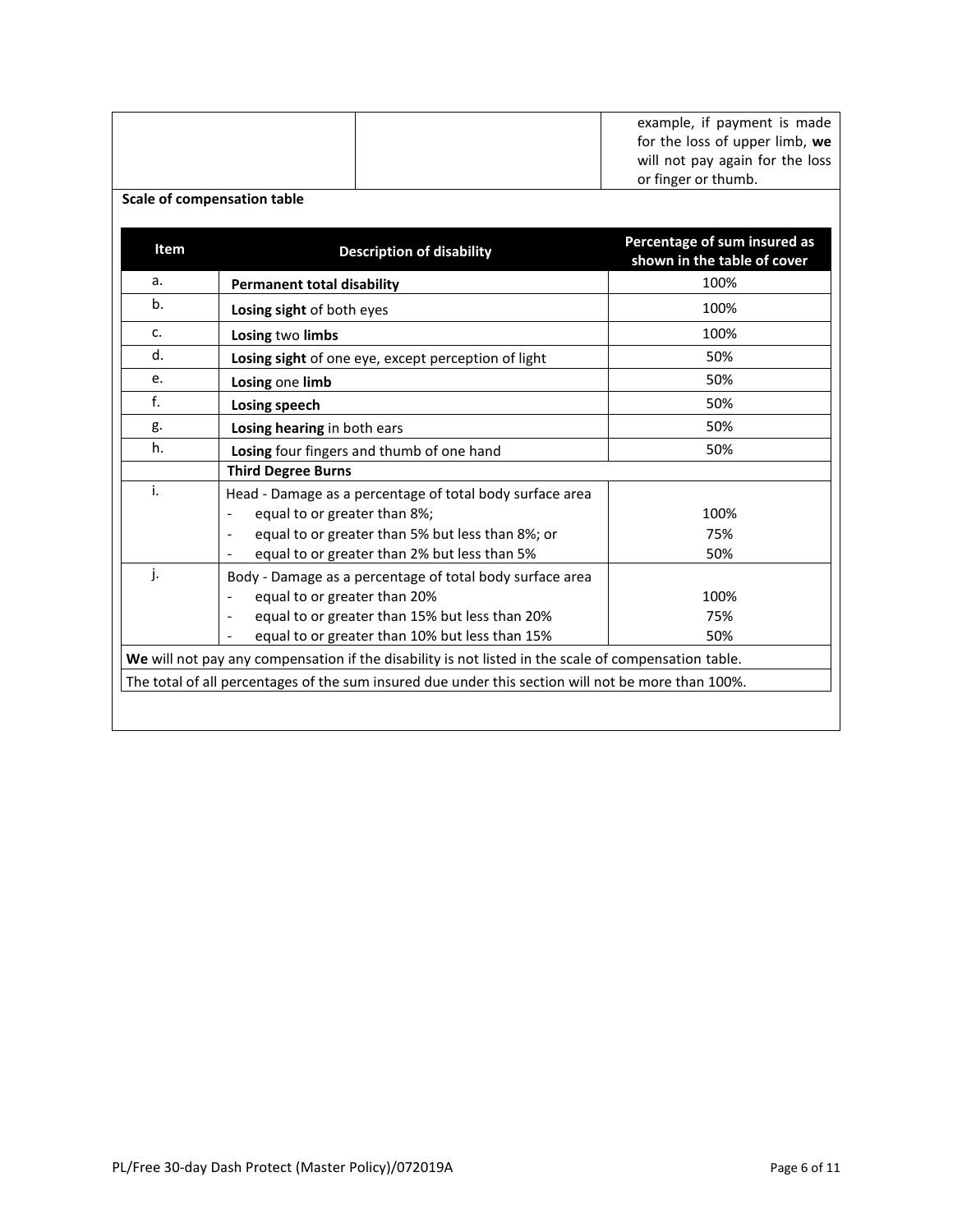### **General Conditions**

#### **1. Geographic scope**

This **policy** covers **you** both in and outside of Singapore; except when you are in **your home country** for periods exceeding thirty days at any one time.

#### **2. Benefit Extensions**

#### **a. Exposure**

If **you** suffer an **injury** or die because **you** were exposed to natural elements due to an **accident**, **we** will pay up to the limit shown in the relevant section in the **table of cover**.

#### **b. Suffocation by smoke, poisonous fumes, gas or drowning**

If **you** suffer an **injury** or die from **accidentally** breathing in smoke, poisonous fumes, gas or by drowning during the **period of insurance**, **we** will pay up to the limit described in the relevant section as shown in the **table of cover**. This extension is only valid if the event does not arise because of **your** deliberate act.

#### <span id="page-6-0"></span>**3. General Exclusions**

This **policy** does not cover claims for loss or liability directly or indirectly caused by or arising from the following.

- **a You** deliberately injuring yourself, committing suicide or attempted suicide while sane or insane, **your** criminal act, provoked assault, deliberate acts or putting yourself in danger (unless **you** are trying to save human life).
- **b** The effect or influence of alcohol or drugs.
- **c** Pregnancy, childbirth, abortion, miscarriage or all complications or death arising from these conditions,
- **d** Mental problems or insanity.
- **e** Sexually transmitted infections, human immunodeficiency virus (HIV) or any HIV-related illness including acquired immunity deficiency syndrome (AIDS) or any mutant derivatives or variations of this however they are caused.
- **f Pre-existing medical conditions** or physical problems which existed before the **start date**.
- **g You** taking part in flying or other aerial activities except as a fare-paying passenger in a licensed passengercarrying aircraft.
- **h You** taking part in any kind of speed contest or racing (other than on foot).
- **i You** taking part in any dangerous activities or sports including caving, potholing, rock climbing (except on manmade walls) or mountaineering which involves using ropes, any underwater activities involving underwater breathing apparatus, sky diving, cliff diving, bungee jumping, BASE (building, antenna, span, earth) jumping, paragliding, hang-gliding, parachuting, white-water rafting, dragon boating, hunting, horse riding, polo show, jumping, mountain biking unless **we** have otherwise agreed in writing, but not including the following activities carried out for leisure purpose under the supervision of a licensed guide or instructor: hot-air ballooning, ice or winter sports, hiking or trekking if done outside Singapore.
- **j** The consequence of any **act of terrorism**, war, revolution or any similar event.
- **k** Radioactivity or damage from any nuclear fuel, material or waste.
- **l You** failing to take reasonable efforts to avoid **injury** or minimize claims under this **policy**.
- **m You** taking part in any naval, military or air forces services or training or taking part in operations of an offensive nature planned or carried out by the civil or military authorities.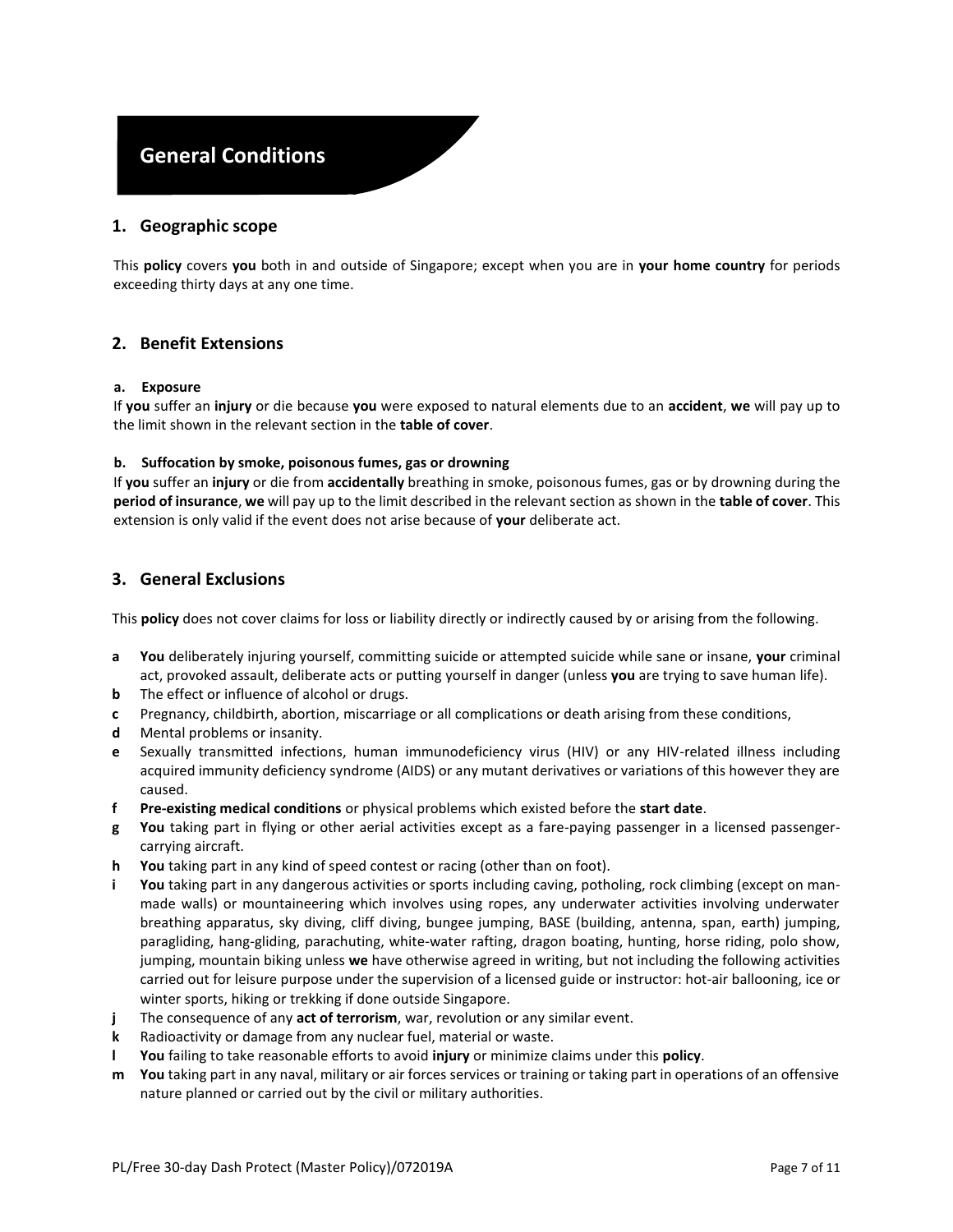If **we** refuse to pay a claim as a result of any of the exclusions listed above and **you** disagree with **our** decision, **you**  are responsible for proving that **we** are legally responsible for the claim. If any part of any exclusion is found to be invalid or **we** cannot enforce it, it will not affect the rest of the exclusions.

#### <span id="page-7-0"></span>**4. Premium payment warranty**

Any premium due for **your** cover under this **policy** must be paid by the **policyholder** and actually received in full by **us** within 60 days of **your start date** of cover**.** 

In the event that any premium due is not paid and actually received in full by **us** within the 60-day period referred to above, then **your** cover under this **policy** may be terminated after the expiry of the 60-day period from the **start date** of **your** cover.

#### **5. Paying benefits**

**We** will only pay the benefits listed in this **policy** only if:

- a the **policyholder** has met general condition [4;](#page-7-0) and
- b **you** have given **us** satisfactory proof of the claim as described in general conditio[n 12.](#page-8-0)

**We** will pay all benefits shown in the **table of cover** to **you** unless **you** die as described in [Section 1](#page-4-0) – [Accidental](#page-4-0)  [death,](#page-4-0) in which case **we** will pay the benefits to **your** legal representative.

When **we** pay the benefits as described above, **we** will have no further legal responsibility to **you** under this **policy** for the claim.

#### <span id="page-7-1"></span>**6. Misrepresentation**

**We** will treat **your** cover under this **policy** as void if **you** or the **policyholder,** on **your** behalf, withhold or misrepresent any information which may affect **our** decision to accept **your** cover under this **policy**.

#### <span id="page-7-2"></span>**7. Fraud**

**You** must not act in a fraudulent way. **We** will take the action shown below if **you**, or anyone acting for **you**:

- **a** make a claim under this **policy** knowing the claim to be false or fraudulently exaggerated in any way;
- **b** make a statement to support a claim knowing the statement to be false in any way;
- **c** send **us** a document to support a claim knowing the document to be forged or false in any way; or
- **d** make a claim for any **loss** or damage caused by **your** deliberate act or with **your** knowledge.

#### **We** will:

- **a** not pay the claim;
- **b** not pay any other claim which has been or will be made under this **policy** in relation to **you**;
- **c** declare your cover under this **policy** invalid;
- **d** recover from **you** the amount of any claim **we** have already paid to **you** or **your** legal representative under this **policy**;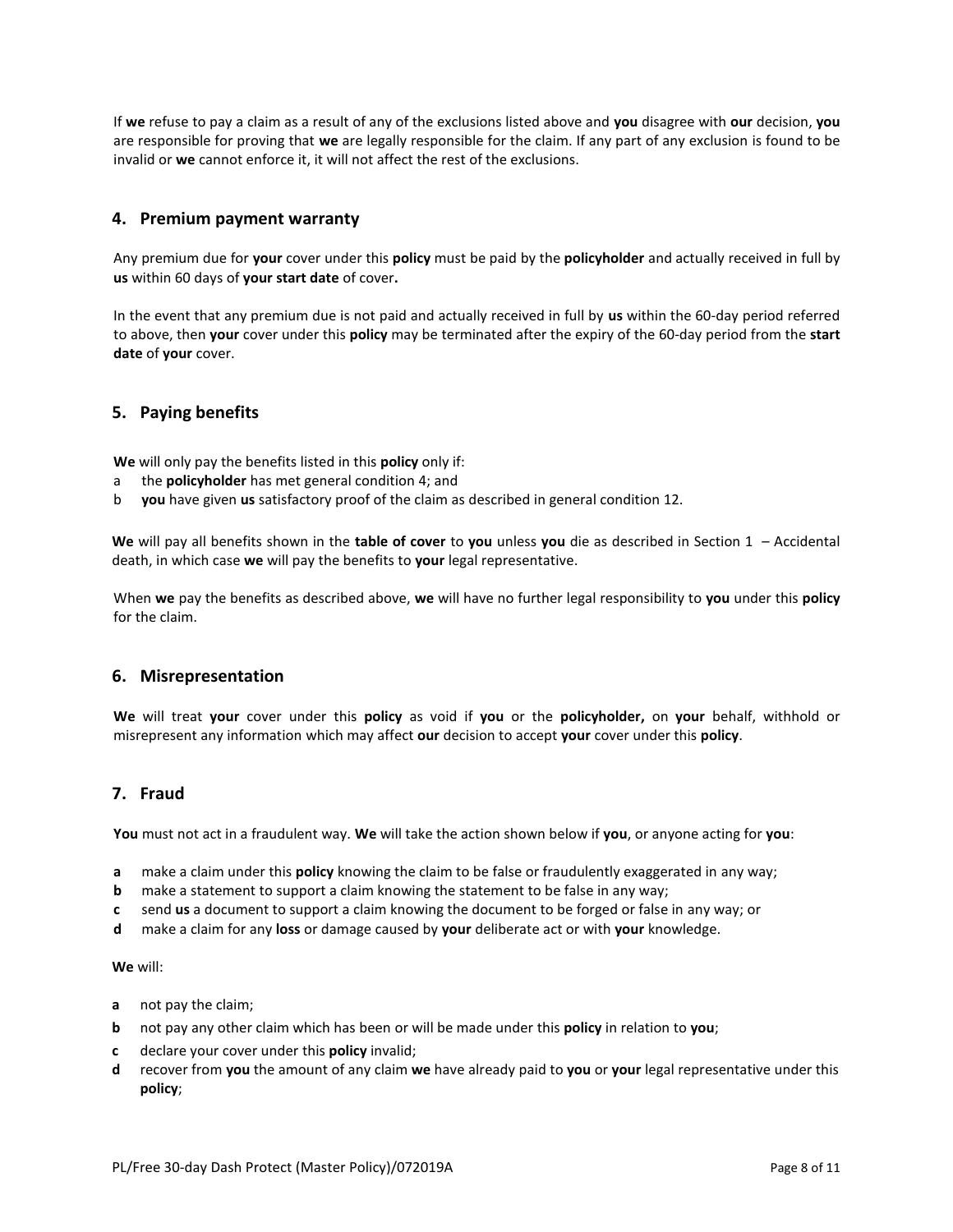- **e** not refund any premium to the **policyholder** for **your** cover;
- **f** not allow **you** to buy other policies from **us**; or
- **g** report **you** to the police.

#### **8. Reasonable Care**

**You** must take all reasonable precautions to avoid **accidents,** and **injury** and take all practical steps to minimize claims.

#### **9. Duplicate cover**

If **you** have more than one cover under this **policy**, **we** will pay the benefit under a maximum of two covers for the same **accident you** suffer.

#### **10. Taking over your rights**

**We** can take over any rights to defend or settle any claim and to take proceedings in **your** name to enforce **your** or **our** rights against any other person.

#### **11. Claims conditions**

**You** must tell **us** as soon as possible, and in any case within 30 days about any event which may give rise to a claim under this **policy**. **We** have the right to reject **your** claim and **we** will not be liable to pay any claim if **you** tell **us** later than 30 days from the date of event.

**We** will pay all claims in Singapore Dollars.

#### <span id="page-8-0"></span>**12. What to provide when sending us a claim**

**You** or **your** legal representative must supply all information, reports, original invoices and receipts, evidence, medical certificates, documents (such as translation of a foreign-language document into the English language), confirmed by oath if necessary, **we** may need before **we** assess any claim.

#### <span id="page-8-1"></span>**13. Cancellation and alteration**

- **a We** can cancel **your** cover under this **policy** by giving the **policyholder** seven days' notice, whether mailing address, email address, or contact number. The cancellation notice is deemed to be received on the same day if **we** deliver the notice by hand, mail, fax or email. To avoid doubt, **we** are not obligated to inform **you** of the cancellation.
- **b** The **policyholder** may cancel **your** cover under this **policy** by writing to **us**. The date of cancellation will depend on when **we** receive the notice of cancellation from the **policyholder**.
- **c You** may cancel **your** cover under this **policy** by writing to **us**. The date of cancellation will depend on when **we**  receive the notice of cancellation from **you.**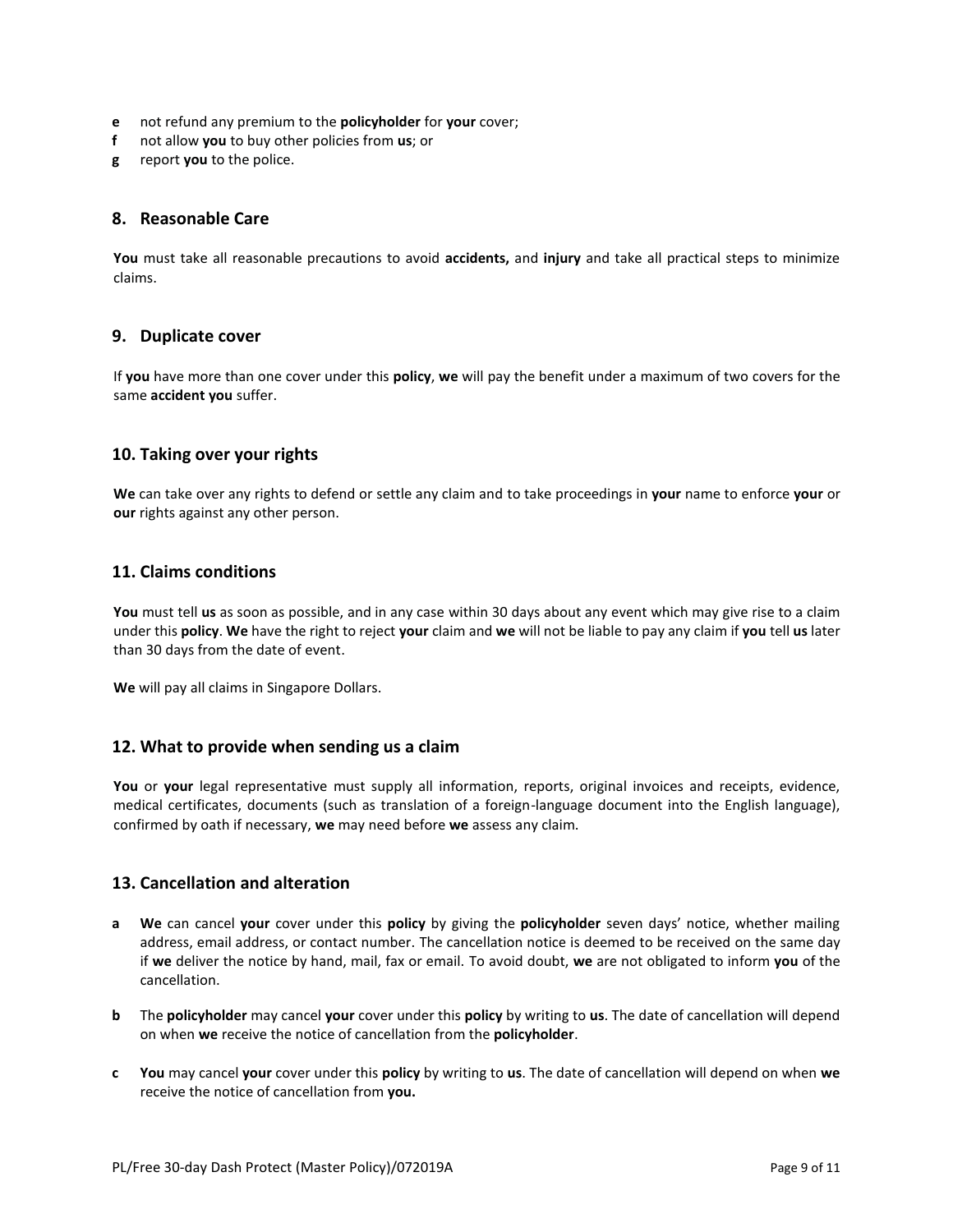- **d We** or the **policyholder** can cancel this **policy** by giving the other at least 3 months prior written notice. If the cancellation date of the **policy** is before the end of **your period of insurance**, **your** cover will end on the expiry date of the insurance cover.
- **e We** can make alterations to the **policy** with the agreement of the **policyholder**. If the alteration is made during **your period of insurance**, the alteration will not affect **your** existing cover.

#### **14. Ending the insurance**

**Your** insurance cover will end immediately when:

- **a we** cancel **your** cover or this **policy** under general conditio[n 4,](#page-7-0) [6,](#page-7-1) [7,](#page-7-2) o[r 13;](#page-8-1)
- **b we** have paid 100% of the sum insured under [Section 1](#page-4-0)  [Accidental death](#page-4-0) or more than 50% of [Section 2](#page-4-1)  [Permanent disability;](#page-4-1) or
- **c you** no longer satisfy any of the eligibility requirements unless **we** have agreed in writing to continue cover.

When the **policy** ends under condition (a) or (b) above, **you** will not be eligible for any **policy** offering the same or similar benefits from **us**.

The **policy** will end immediately when the **policyholder** no longer satisfies the conditions set for the purchase of this **policy** unless **we** have agreed in writing to provide cover.

#### **15. Excluding third party rights**

A person or company who is not covered by this **policy** has no right under the Contracts (Rights of Third Parties) Act (Chapter 53B) to enforce this **policy**.

#### **16. Currency and interest**

All dollar amounts shown in the **policy** and **table of cover** are in Singapore dollars (S\$). **We** will not add interest to any amount **we** pay under this **policy**.

#### **17. Prohibited persons**

If **you** or any **relevant person** is found to be a **prohibited person**:

- **we** are entitled not to accept **your** application; and
- if any **policy** is issued, **we** are entitled to end the **policy**, not pay any benefit or not allow any transaction to be carried out under the **policy**. **We** will not refund any unutilised premium when the **policy** is ended.

**Our** decision in every respect of the above will be final.

The **policyholder** or **you** will need to inform **us** immediately if there is any change in any **relevant person's** identity, status or identity documents.

#### **18. Governing law**

Singapore law will apply to this **policy**.